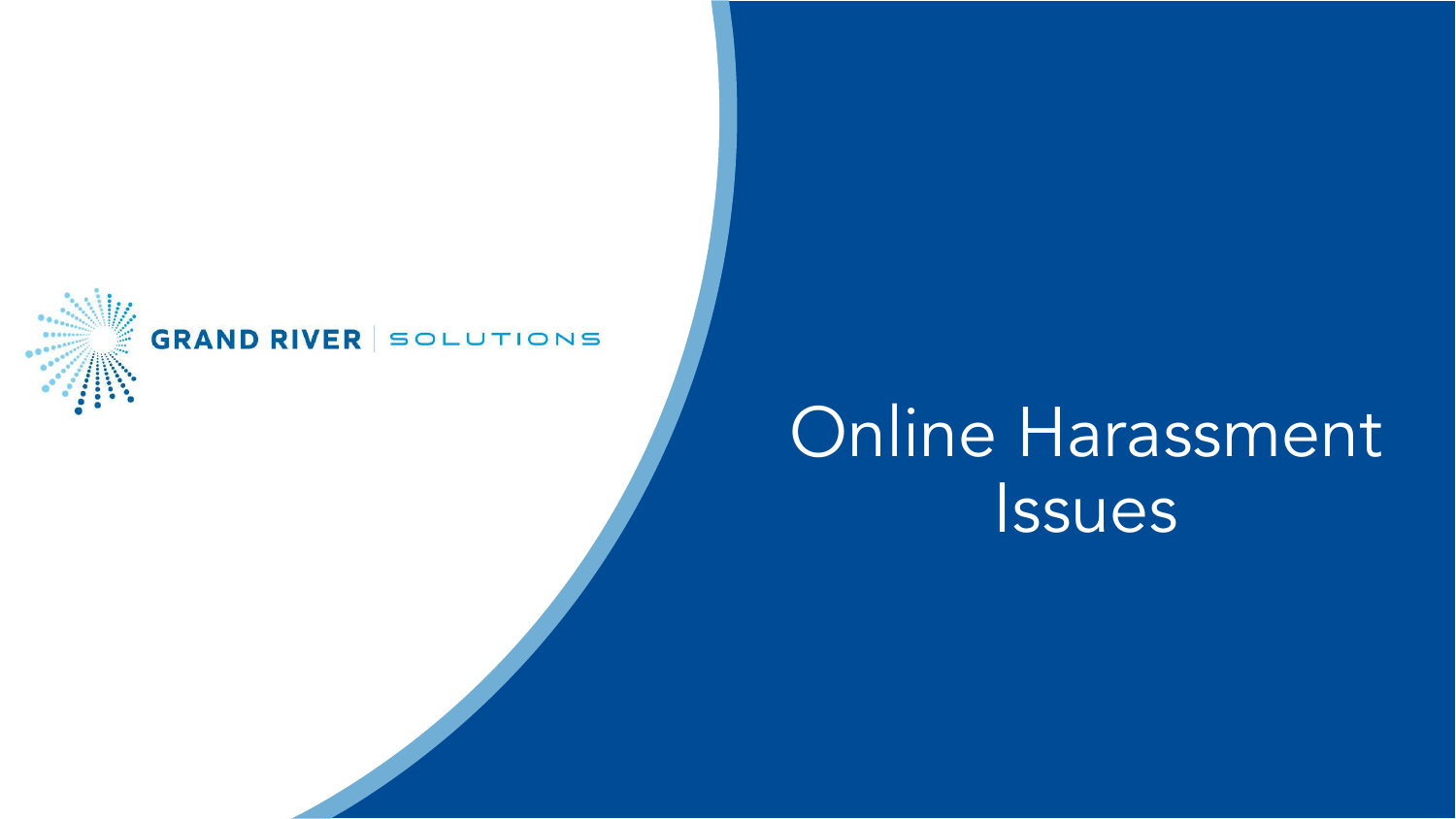#### Distance Learning Challenges

Your students are not on campus and are at least 6 feet away from each other.

Shouldn't that end problems with sexual harassment for the time being?



Sadly, the benefits of moving online can also leave people open to new risks and new forms of harassment.

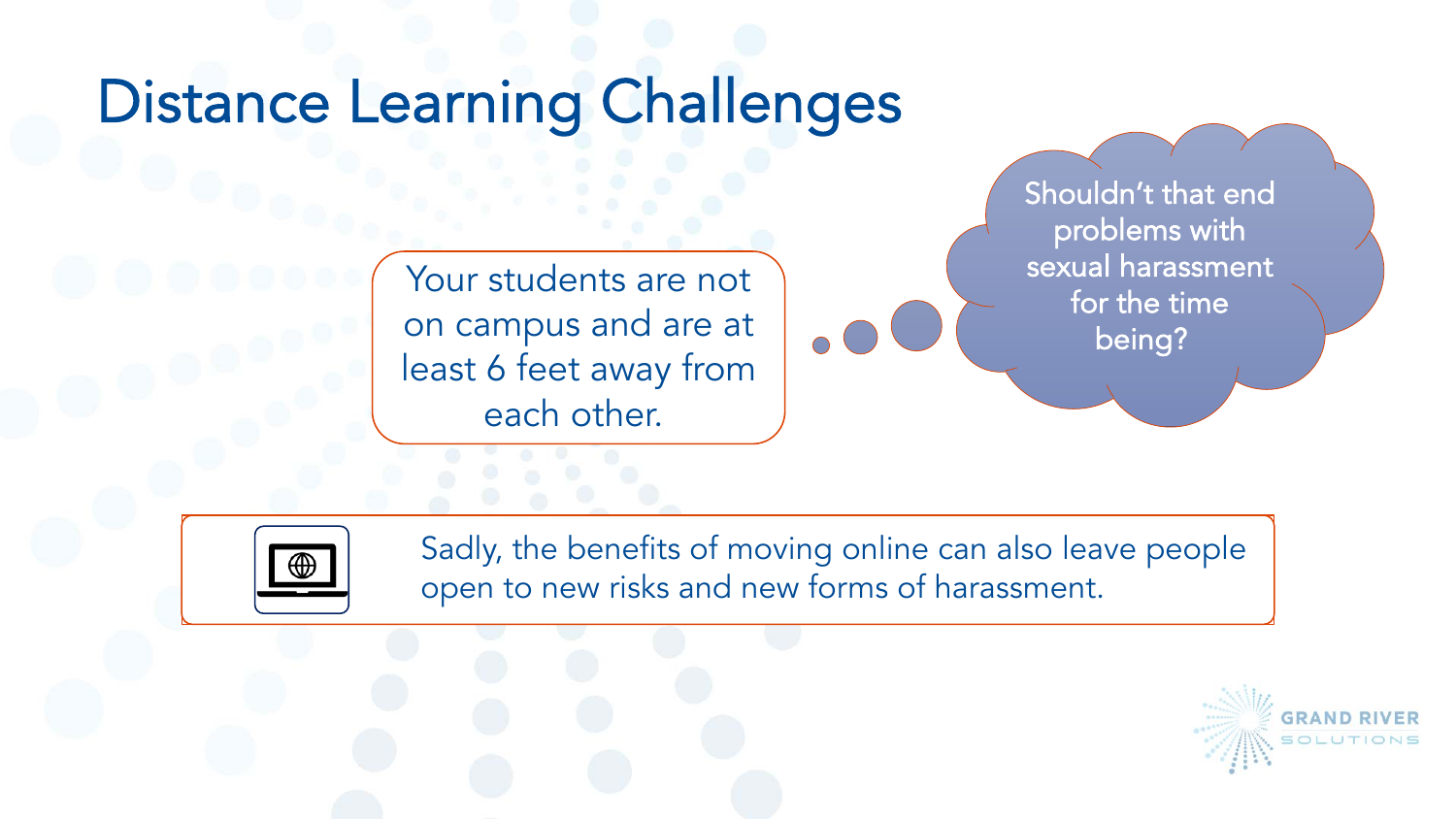#### Concerns About Harassment by Faculty

Faculty have already been working with these students. Is there new or increased risk?

Dangers could arise if faculty and students start getting more comfortable with online and after-hours contacts, straying from appropriate communications.

Faculty may be inexperienced with virtual meetings and forget to ensure what is showing on their screen is appropriate.

Tone and demeanor can come across very differently in virtual platforms, much like email. Bias reports may increase.

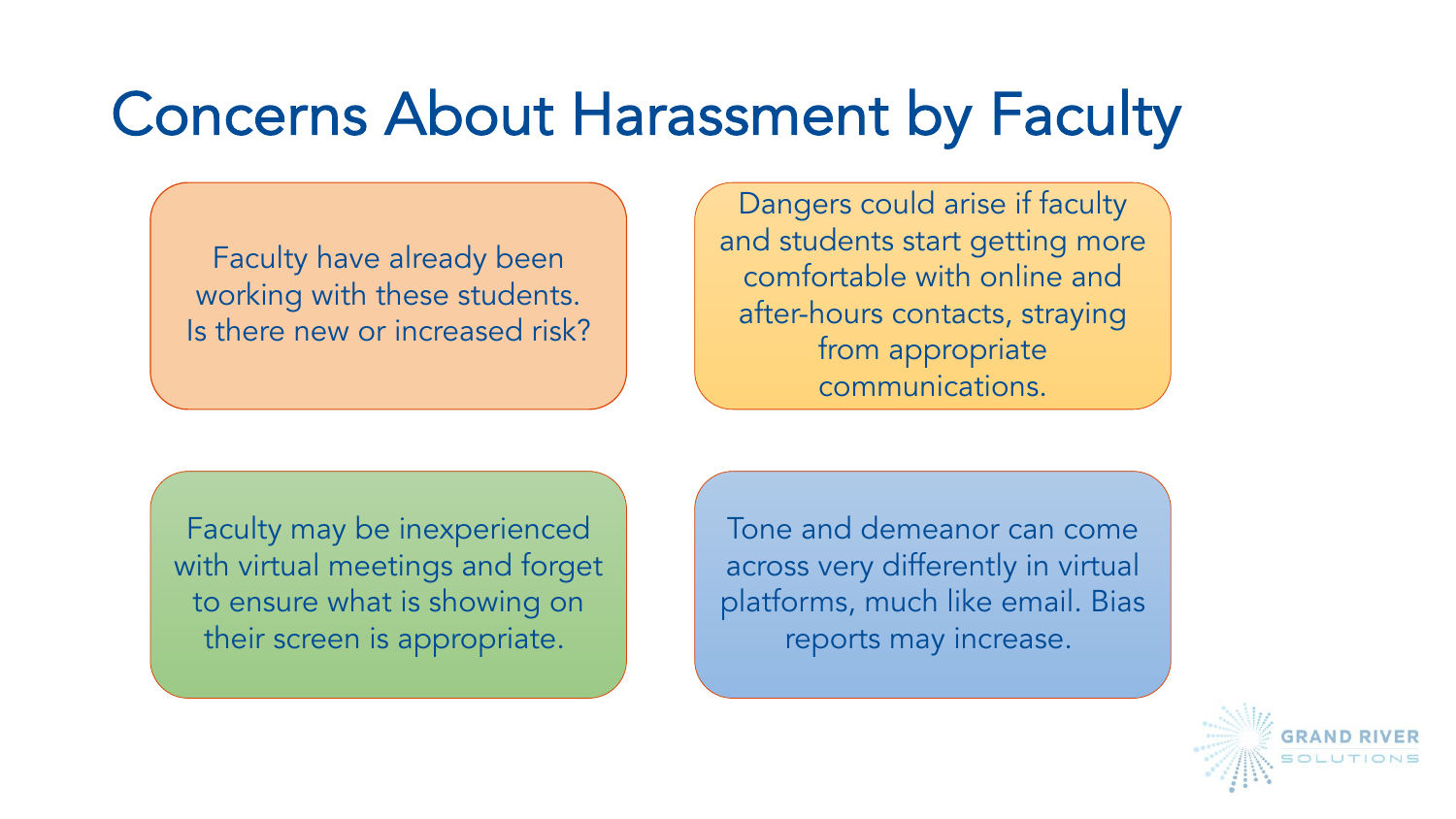#### Possible Solutions

Remind faculty of best practices in maintaining proper boundaries, making sure no faculty takes advantage of increased student anxiety and fragility

Provide faculty with resources to learn about virtual presence

Work with key partners to see what issues are arising and suggested partnering to address

Consider proactively reminding faculty of respectful workplace, conflict of interest and other relevant policies and expectations and how they apply in this new virtual world

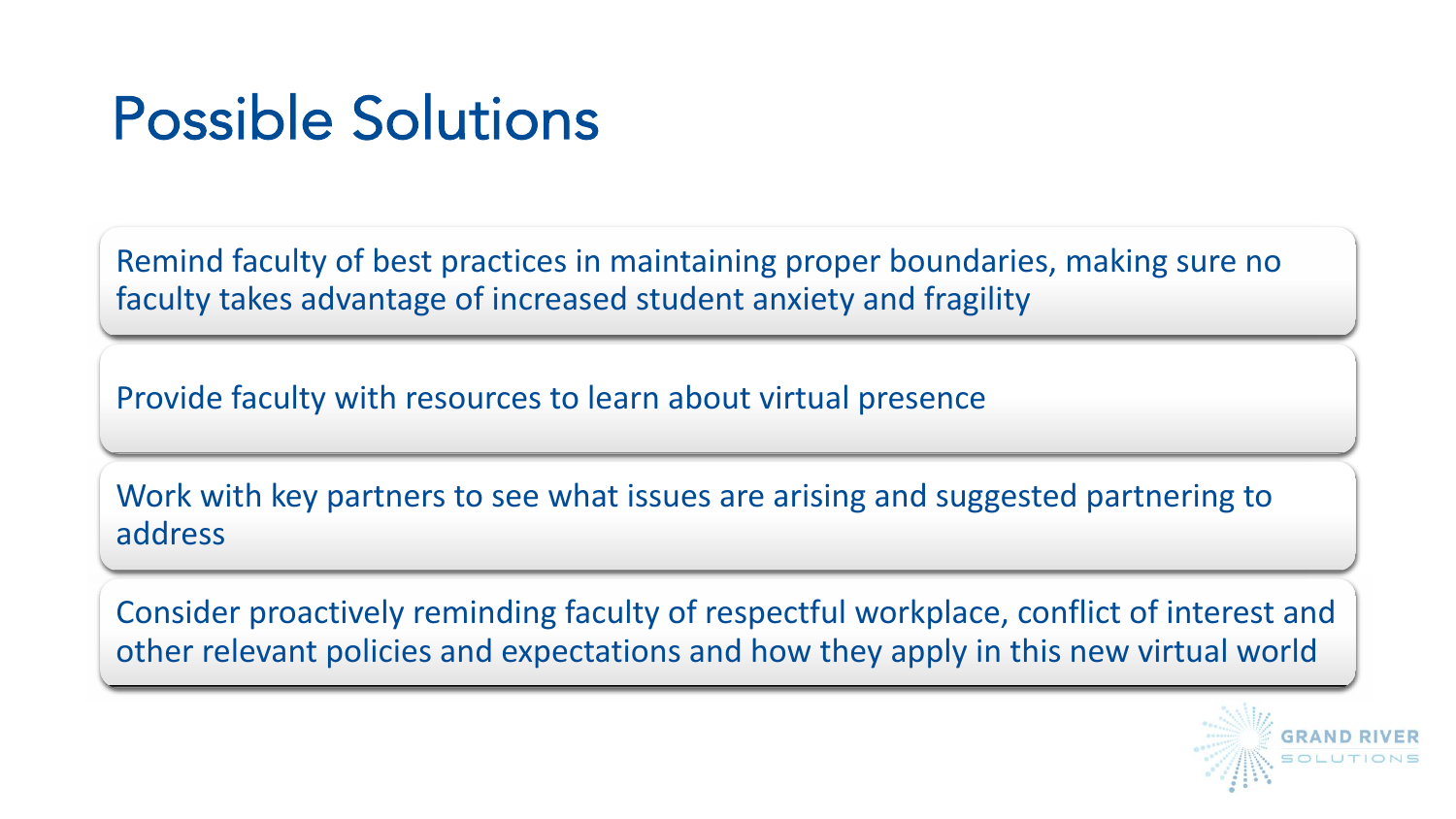### Harassment by Students

- Some issues remain the same the possibility of harassing emails and texts
- The benefits of moving online can also leave some more vulnerable
	- After-hours texting and FaceTiming
	- Study groups, chat rooms, social media
	- Cyberstalking: 40% of women have experienced Dating Violence delivered electronically\*
	- Use of social networking to keep tabs on victims
	- Being able to "see" into a student's home can be particularly invasive for the vulnerable and easily exploited by abusers
	- Virtual happy hours, e-sports, virtual Greek life

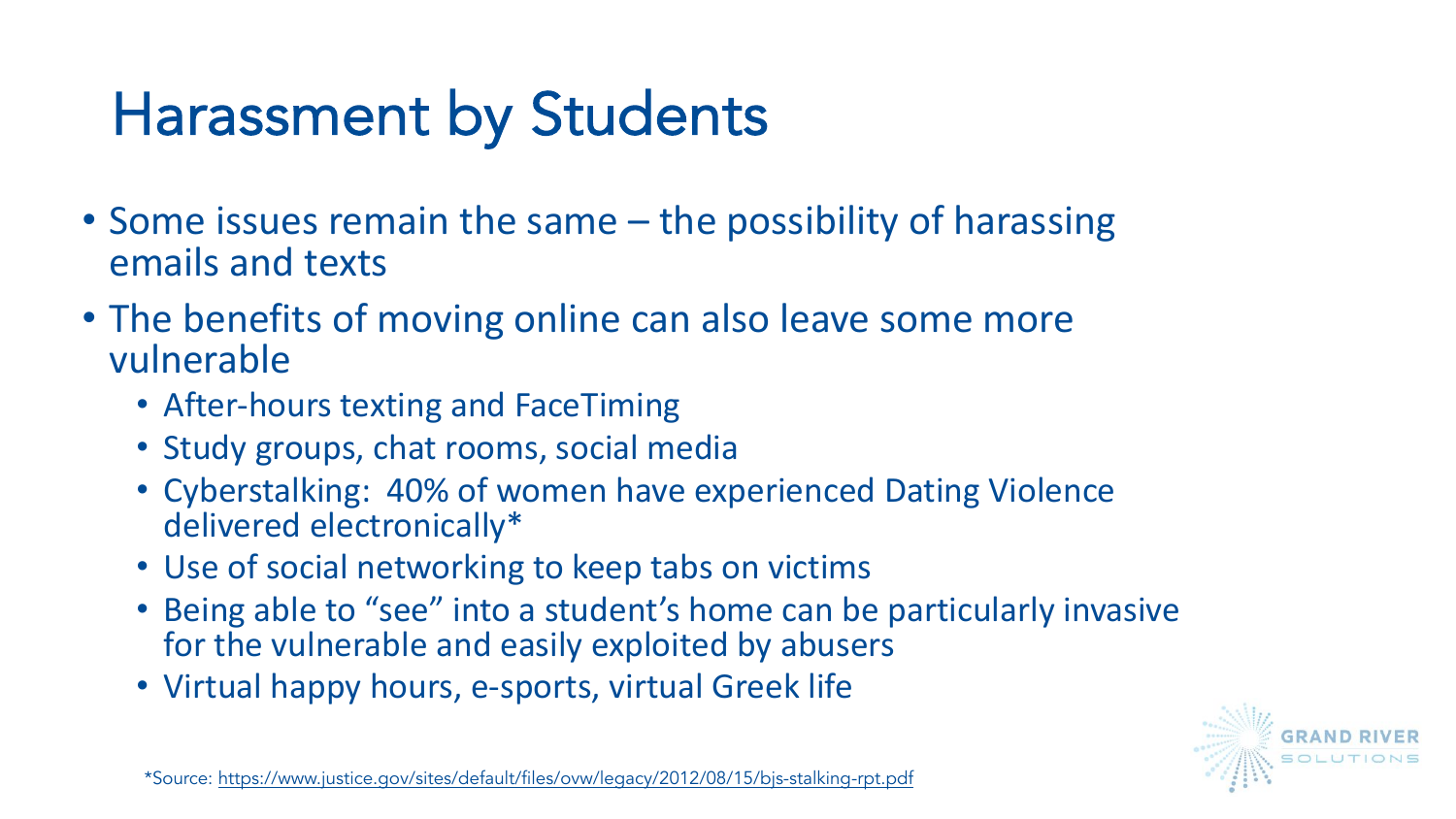#### Harassment by Non-Students or Unidentified Individuals

"Zoombombing" - virtual meetings, classes disrupted by graphic or threatening messages or actions, often with hate speech or pornographic content

Requires being set up ahead of time - technology problems, technology solutions

Faculty and TA's need advance training to understand potential concerns, and the solutions

Update prevention education / orientation materials to address 'new' methods of harassment

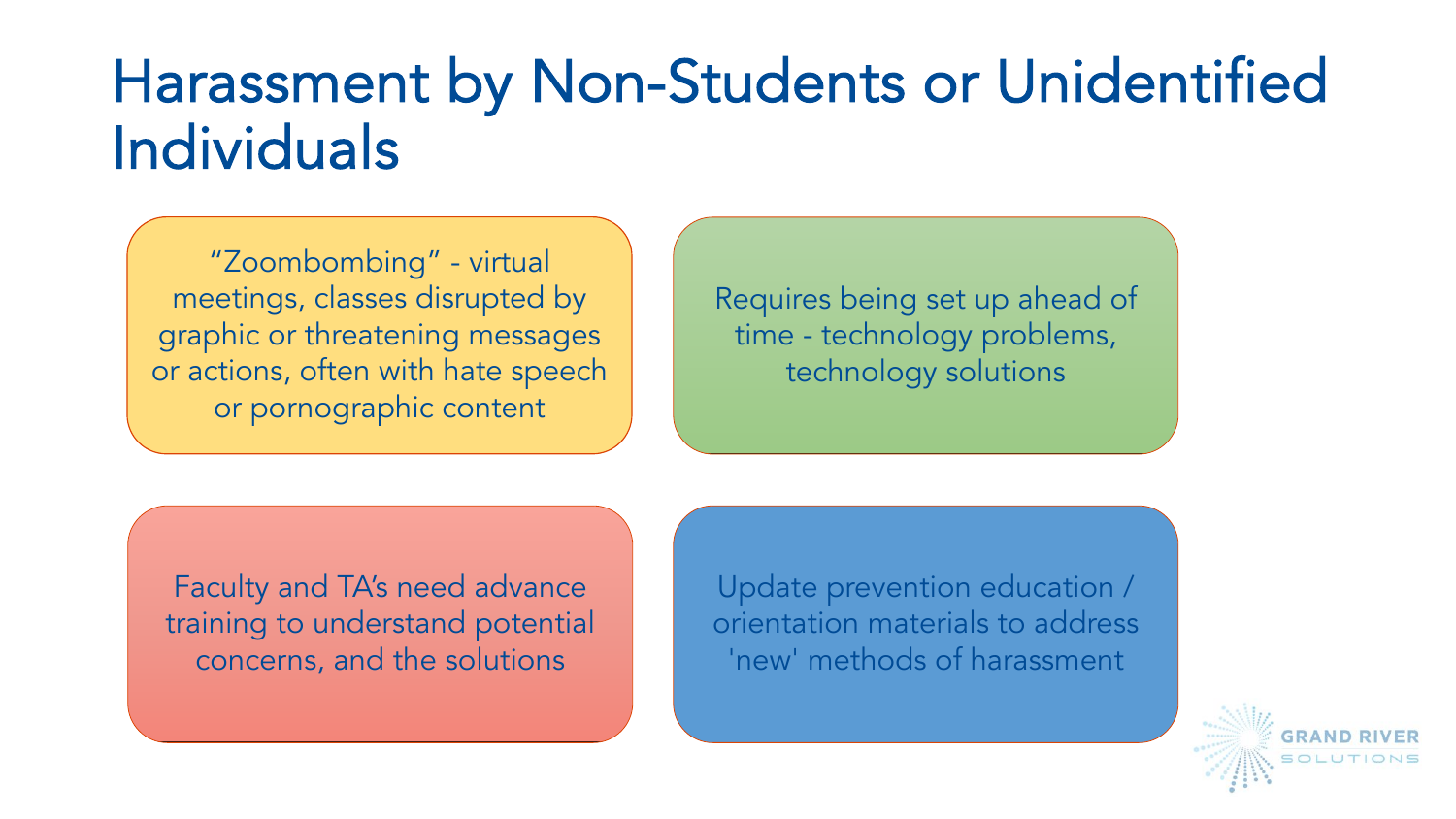# Possible Technology Solutions

Disabling file transfer, screen sharing, remote control, annotation features

Use per meeting ID, not personal ID.

Disable join before Host and enable waiting room. Being in the waiting room is a good time to provide reminders of rules

Multiple co-hosts, to help as room monitors?

Mute all participants?

Party crashers: Ensuring attendees can only sign in with email through which they were invited

Kicking disruptive individuals out of a meeting by mousing over the name, click REMOVE

Locking meetings once everyone is present

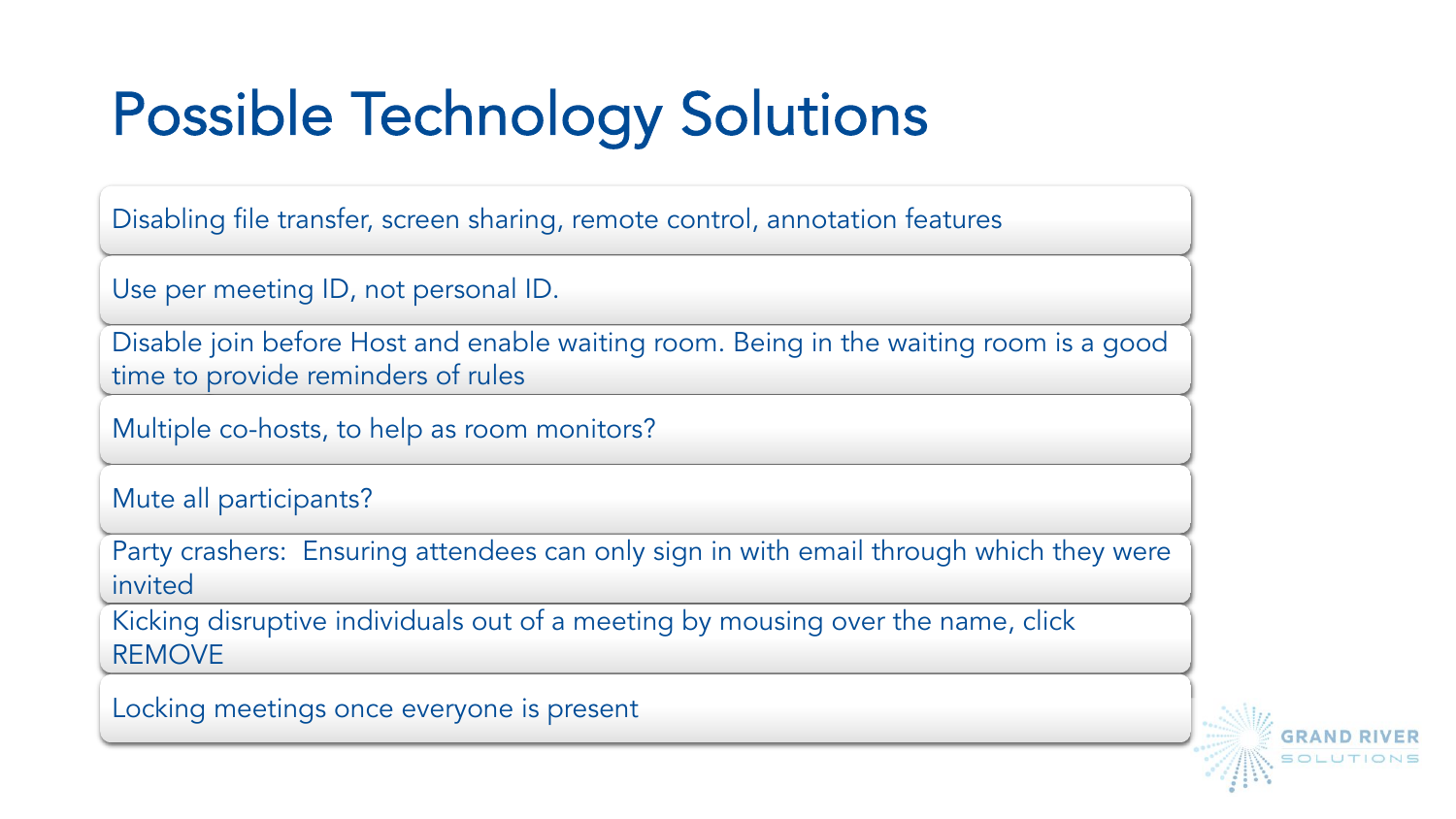Response to incidents of zoombombing: Supporting the folks who experienced it.

ØStudents and faculty can be distressed when this occurs

 $\triangleright$  Depending on the conduct, may want to reach out to folks who experienced the zoombombing with information about support resources

ØThis outreach can be proactive instead of reactive (syllabi or course materials listing these resources for folks to access in the aftermath of an incident if they are triggered by the conduct, etc.)

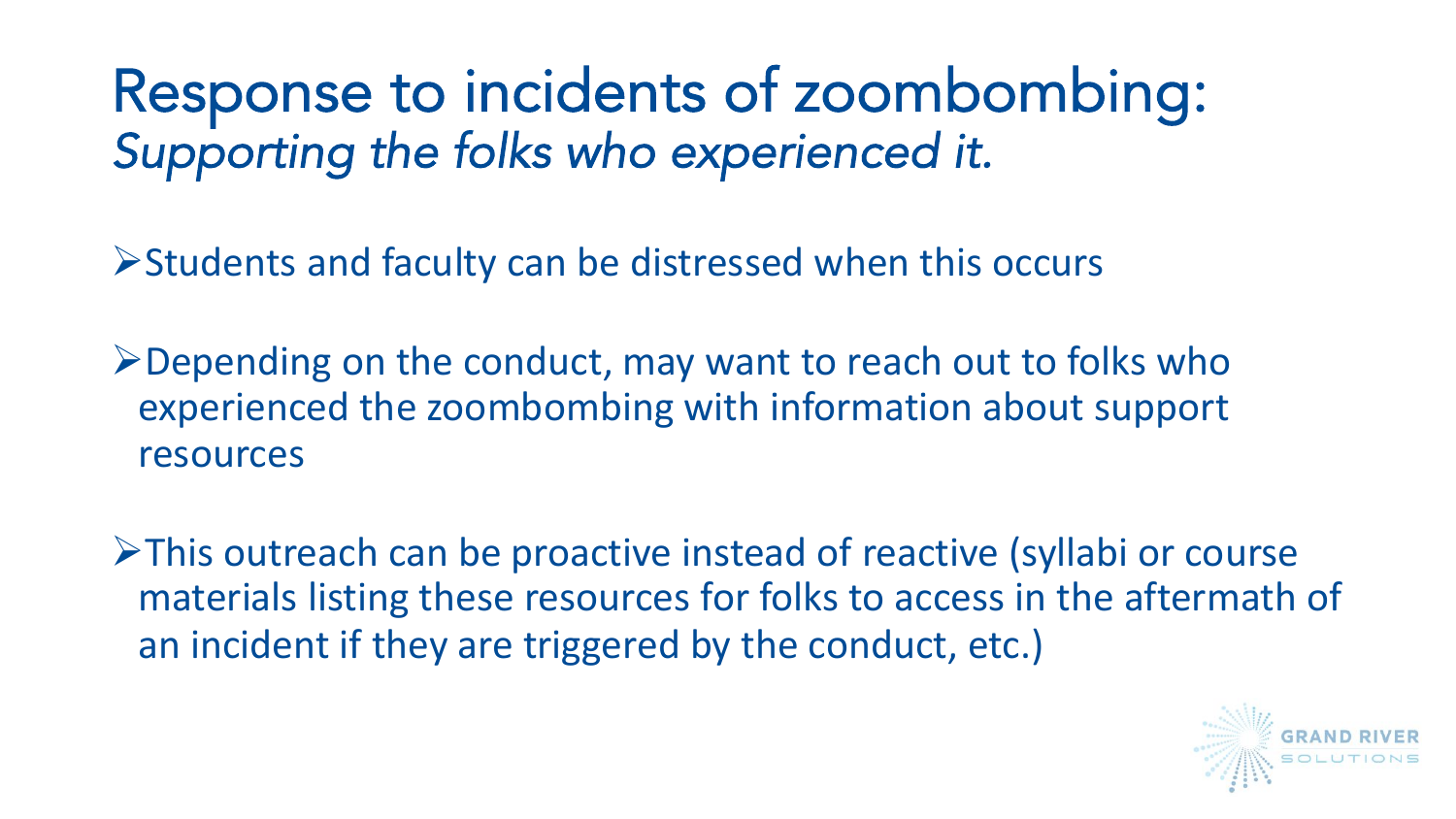#### Possible Other Considerations